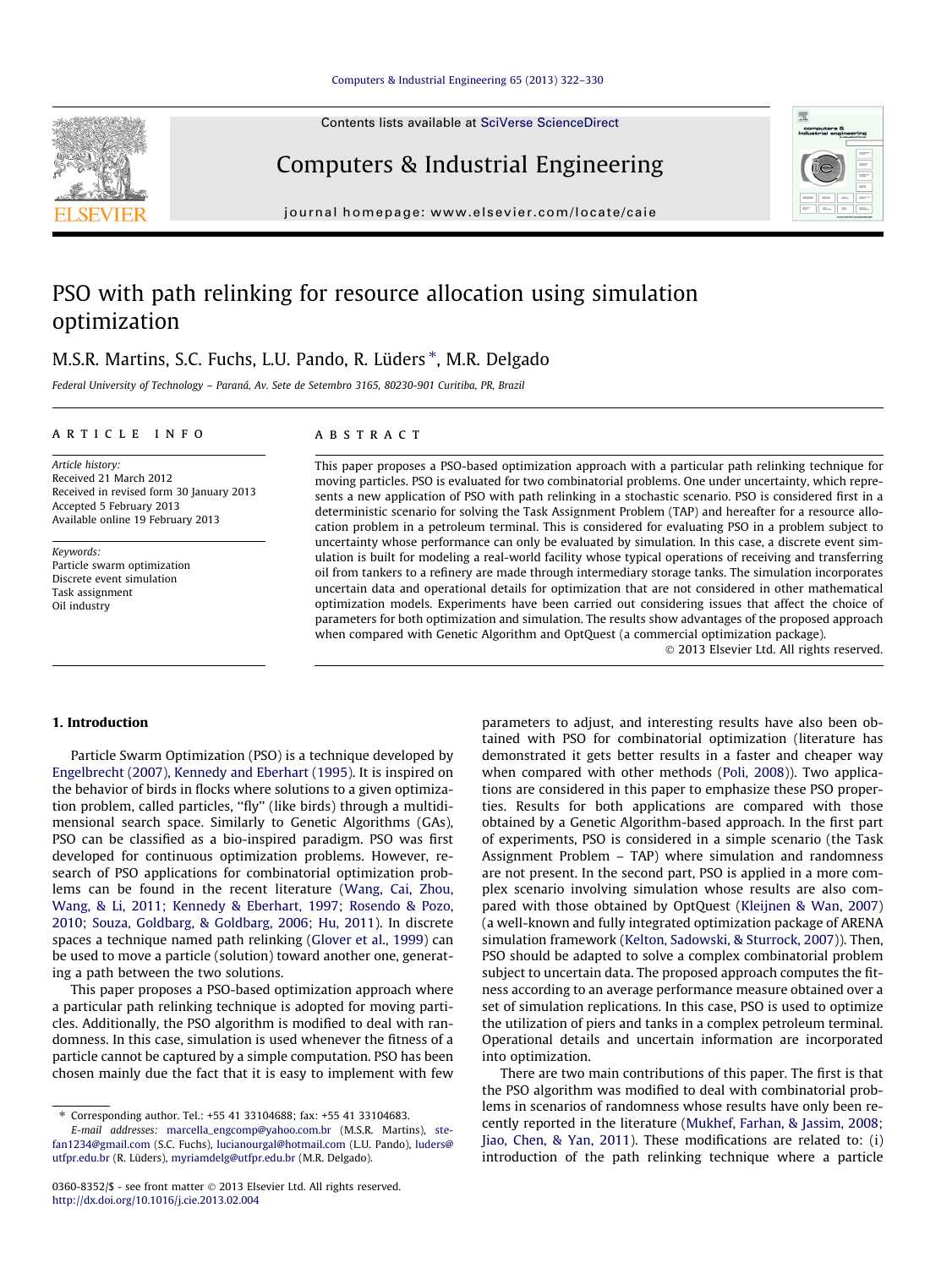encodes sets of same type resources of the application (previous approaches adopt this technique in other application contexts ([Rosendo & Pozo, 2010; Souza et al., 2006 \)](#page--1-0)) and (ii) analysis of path relinking for PSO subject to uncertain information (path relinking has not been previously used in scenarios of randomness). The second contribution was in the modeling. This includes (i) formalizing the description of the purpose of the approach in a path relinking context, firstly by adapting the notation of combinatorial PSO approaches when they use particles with permutation -based encoding and secondly, by redefining the velocity equation, especially when the terms associated with inertial, cognitive and social components are presented and (ii) a real-world facility that incorporates uncertain data is modeled and operational details which are not considered in other mathematical optimization models are taken into account for optimization.

The paper is organized as follows. Section 2 presents details about PSO and its implementation. The addressed problems are described in Section [3](#page--1-0). Section [4](#page--1-0) presents our proposed simulation model and optimization approach. Results are shown in Section [5](#page--1-0) followed by conclusions in Section [6.](#page--1-0)

#### 2. Particle Swarm Optimization (PSO)

The particle swarm algorithm adjusts trajectories of a population of particles through a problem space using information about each particle's best performance and the best performance of its neighbors.

Consider a particle (candidate solution) positioned in the search space  $\mathbb{R}^D$  at current discrete time t represented by a vector  $\mathbf{p}^t = (p_1^t, p_2^t, \dots, p_b^t)$ . The particle  $\mathbf{p}^t$  is moved, by a velocity vector  ${\bf v}^{t+1} = (v_1^{t+1}, \dots, v_D^{t+1})$ , to a new position  ${\bf p}^{t+1}$  according to the following equation:

$$
\mathbf{p}^{t+1} = \mathbf{p}^t + \mathbf{v}^{t+1}.\tag{1}
$$

Usually, each element of the velocity vector is updated by inertial, cognitive and social components as defined by the following equation:

$$
v_j^{t+1} = w \cdot v_j^t + (c_1 r_1) \cdot v_{j(cogn)}^t + (c_2 r_2) \cdot v_{j(social)}^t,
$$
 (2)

where  $v_j^t$  is taken from the current velocity (or inertial component), where  $v_j$  is taken from the current velocity (or inertial component),<br> $v_{j(cogn)}^t = (best_j - p_j^t)$  corresponds to the cognitive component with  $best<sub>j</sub>$  taken from the current best position achieved so far by the parbest<sub>j</sub> taken from the current best position achieved so far by the par-<br>ticle, and  $v^t_{j(social)} = (best_{j(global)} - p^t_j)$  corresponds to the social component with  $best_{j(global)}$  taken from the current best position achieved so far by the whole swarm. The coefficients w,  $c_1$  and  $c_2$ define how much a particle trust in its previous movement (inertial component), own history (cognitive component) and in the whole set of particles (social component), respectively (Engelbrecht, [2007](#page--1-0)). The terms  $r_1$  and  $r_2$  are random numbers drawn from an uniform distribution. The PSO algorithm initiates with a randomly generated swarm (position and velocity's particle) which is then updated for each iteration  $t$  (best<sub>i</sub> is updated for each particle and best<sub> $j(global)$ </sub> for the whole swarm). When a maximum of T iterations is reached, the best solution is **best**<sub>global</sub> = (best<sub>1(global</sub>),...,  $best_{D(global)}$ ).

Compared to other Evolutionary Algorithms (EAs), PSO presents some advantages such as easy implementation and few parameters to adjust. PSO has been successfully applied in many areas: nonlinear optimization, artificial neural network training, fuzzy control, and other areas where EA can be applied. Mostly PSO gets better results with less computational effort when compared with other methods [\(Hu, 2011](#page--1-0) ). Although PSO was first developed for continuous optimization problems, interesting results have also been obtained for combinatorial optimization. In most cases, the original equations are maintained.

The first version of PSO for discrete problems was presented in [Kennedy and Eberhart \(1997\)](#page--1-0). In this work, Kennedy and Eberhart proposed an array of binary values to encode each particle. The velocity is defined as an array of probabilities of changing from 1 to 0 and vice versa. In other words, if  $v_j^{t+1} = 0.20$ , there is twenty percent of chance that  $p_j^{t+1}$  will be one, and eighty percent of chance that it will be zero. If previous best positions have had a Eight charge that it will be zero. If previous best positions have had a<br>zero in the jth component (i.e. *best<sub>j</sub>* = 0), then  $\left(best_j - p_j^t\right)$  can be reasonably calculated as  $-1$  or 0 and used to weight a change in the probability of  $v_j^{t+1}$  for the next step. Eq. (2) remains unchanged, except that now each value considered in the jth component is an element of  $\{0,1\}$  and  $v_j^{t+1}$  must be constrained into the interval of probability  $[0.0, 1.0]$ . This way, the dimension of a particle movement can be seen as the number of bits changed from one iteration to another in a binary search space. A particle does not move if no bit is toggled, whereas it executes a full movement if all bits are toggled.

In [Rosendo and Pozo \(2010\) and Souza et al. \(2006\),](#page--1-0) a technique named path relinking is used to move a particle toward another one. Path relinking is an intensification technique whose idea was originally proposed by Glover in the context of scheduling methods with better decision rules for job shop problems ([Glover](#page--1-0) [et al., 1999](#page--1-0) ). Generally speaking, this strategy generates a path between two solutions. Assuming a source solution  $p<sup>t</sup>$  and a destination solution  $p^{t+1}$ , a path is a sequence of changes (steps)  $p^{t0}$ ,  $\mathbf{p}^{t1}, \ldots, \mathbf{p}^{tm}$  with  $\mathbf{p}^t = \mathbf{p}^{t0}$  and  $\mathbf{p}^{tm} = \mathbf{p}^{t+1}$  such that  $\mathbf{p}^{t(k+1)}$  is obtained from  $p^{tk}$  by using movements that reduce the distance between source and destination. This idea is used in some of the literature with discrete spaces to redefine velocity in terms of two particles  $p_a$  and  $p_b$  such that  $v = p_a - p_b$  or  $p_a = p_b + v$ , i.e., by applying v to  $p_b$ results in  $p_a$ . This technique is used in our proposed optimization approach according to [Rosendo and Pozo \(2010\),](#page--1-0) but using a particular notation suitable to represent permutations. The main contribution is a well-defined procedure for applying a list of permutations in the elements of a particle in terms of its inertial, cognitive and social components as described in the next section.

#### 2.1. The proposed PSO-based approach

In our proposed approach each particle in the swarm is represented by a list of values indicating a resource allocation for the problem being optimized, and velocity is represented by a list of permutations of elements necessary to move  $p<sup>t</sup>$  toward  $p<sup>t+1</sup>$ . The movement is based on the following equation:

$$
\mathbf{p}^{t+1} = v^{t+1}(\mathbf{p}^t),\tag{3}
$$

where the velocity  $v^{t+1}$  is an operator represented by a list of pairs of indexes indicating which elements of  $p<sup>t</sup>$  should be swapped. For example, assuming  $\mathbf{p}^t = (11, 22, 33, 44, 55)$  and  $v^{t+1} = \{(1, 2), (2, 3)\},$ then  $\mathbf{p}^{t+1} = v^{t+1}((11, 22, 33, 44, 55)) = (22, 33, 11, 44, 55).$ 

By considering the path relinking technique previously discussed, lets define how a particle  $p^t = (22, 33, 11, 55, 44)$  is moved to  $p^{t+1}$  = (11,22,33,44,55) using a list of three permutations. Consider  $v^{t+1} = \{v_1^{t+1}, v_2^{t+1}, v_3^{t+1}\}$  and a path  $\mathbf{p}^{t0}$ , **p**<sup>t1</sup>, **p**<sup>t2</sup>, **p**<sup>t3</sup> such that  $\mathbf{p}^{t(k+1)} = v_{k+1}^{t+1}(\mathbf{p}^{tk})$ ,  $k = 0, 1, 2$ . As  $p_1^{t+1} = p_3^t = 11$ ,  $v_1^{t+1} = (1,3)$  and  $\mathbf{p}^{t+1} = (11,33,22,55,44)$ . Similarly,  $v_2^{t+1} = (2, 3)$ ,  $\mathbf{p}^{t+1} = (11, 22, 33, 55, 44)$ ,  $v_3^{t+1} = (4, 5)$  and  $\mathbf{p}^{t+1} = (4, 5)$ (11,22,33,44,55). Hence,  $v^{t+1}$  = {(1,3), (2,3), (4,5)}. Although using an integer encoding, a binary encoding is straightforward.

This procedure can be generalized by considering the inertial, cognitive and social components in the following order  $(\lfloor \cdot \rfloor$  stands for floor and  $\lvert \cdot \rvert$  for cardinality):

1.  $u = [w \cdot |t']$  permutations for the inertial component  $t'$ ;